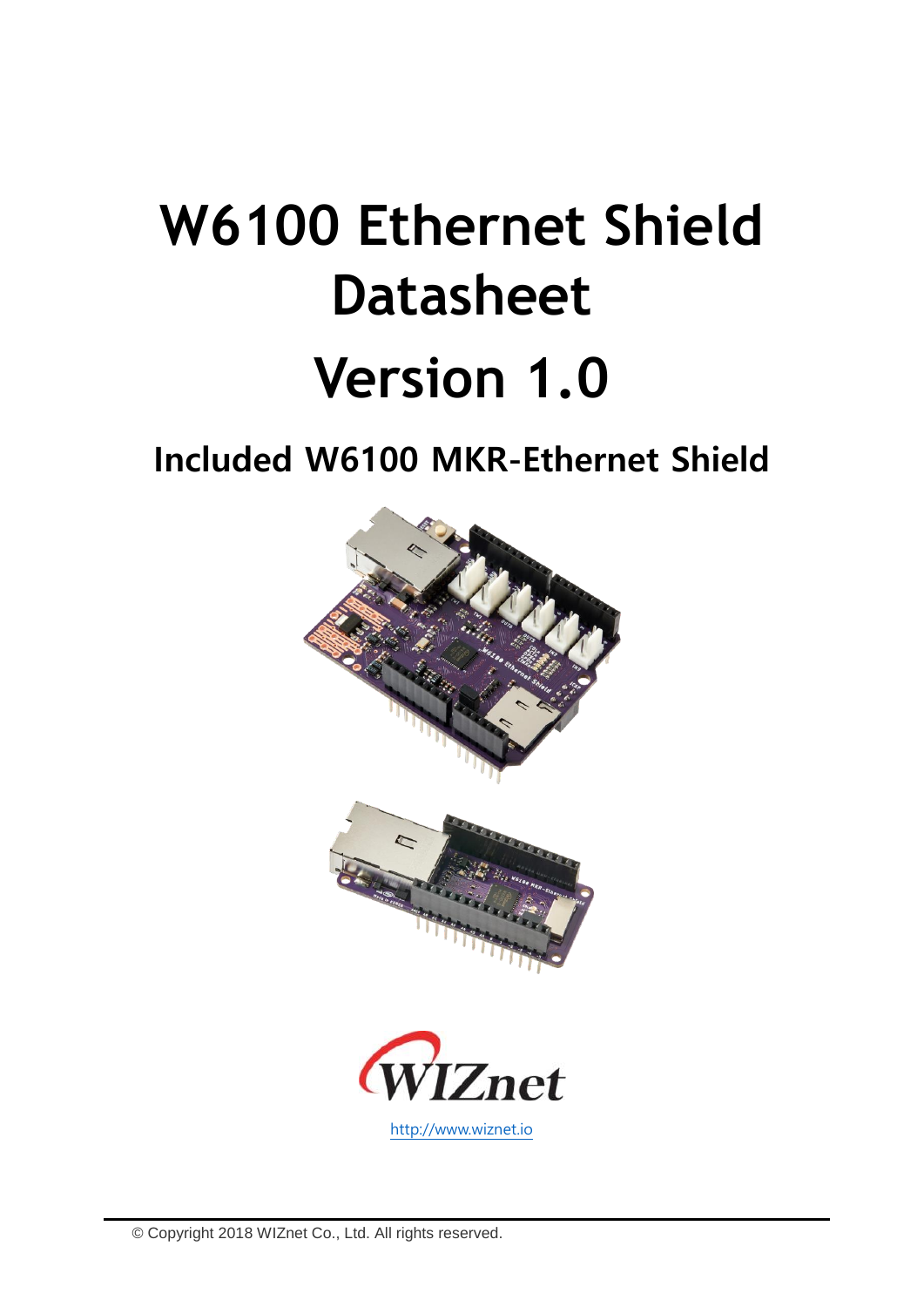

## **Table of Contents**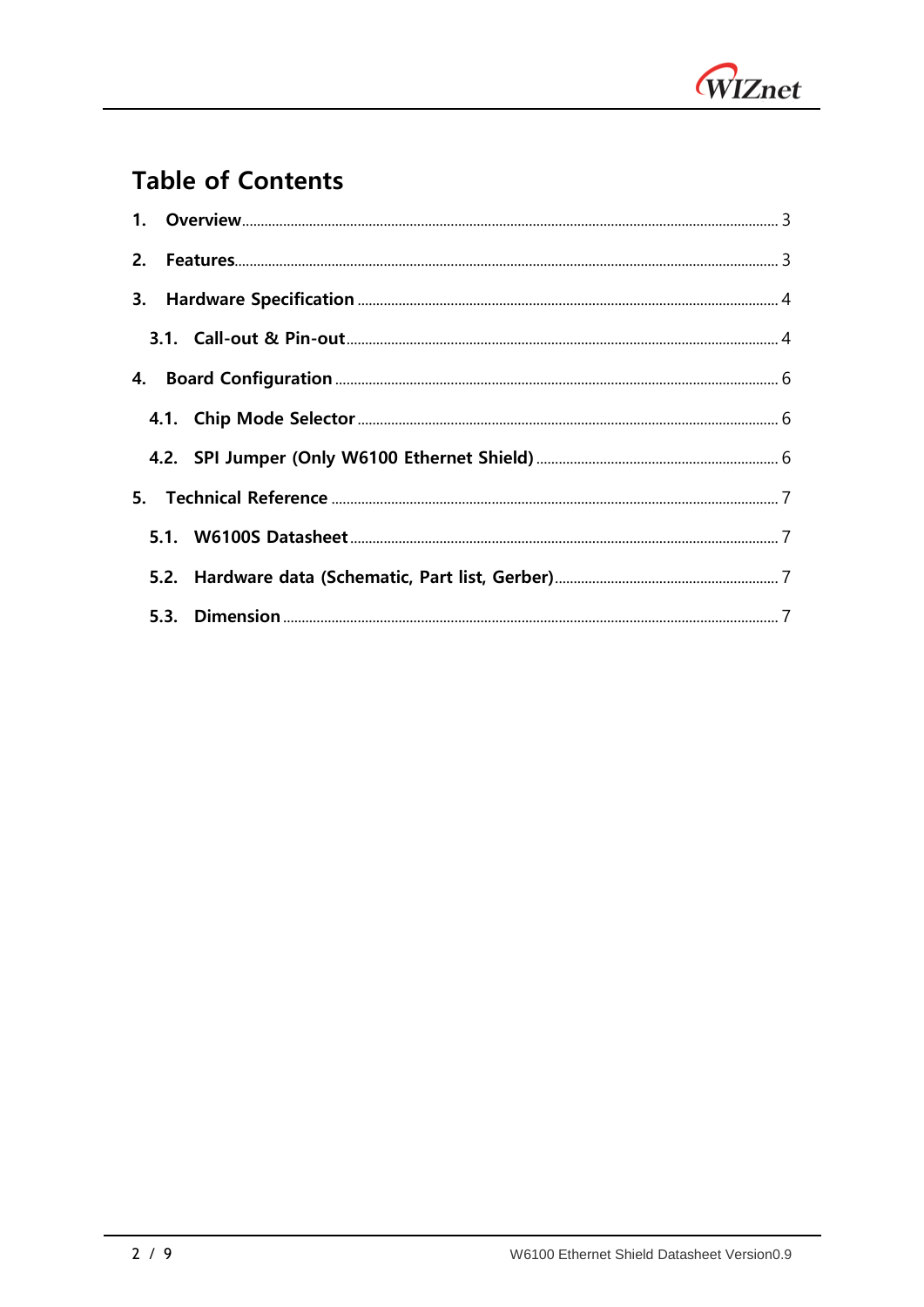

## <span id="page-2-0"></span>**1. Overview**

W6100 Ethernet Shield is based on W6100. For more information about W6100, please visit W6100 Datasheet. This Ethernet Shield can be used on boards with an Arduino Pin Header Form factor. W6100 suits users in need of stable Internet Connectivity best, using a single chip to implement TCP/IP Dual Stack, 10/100 Ethernet MAC and PHY. Hardwired TCP/IP Stack supports TCP, UDP, IPv4, IPv6, ICMP, ARP, IGMP, and PPPoE etc which has been proven through various Applications over many years.

- ⚫ Arduino Platform
- ⚫ Others Arduino Pin-Compatible Boards
	- ARM mbed Platform

### <span id="page-2-1"></span>**2. Features**

- Operation Voltage DC5V or DC3.3V
	- Signals (SPI) Voltage 3.3V
- Included W6100 of WIZnet
- SPI Interface
- 10/100 Ethernet PHY embedded
- Hardware TCP/IP Protocols
	- TCP, UDP, IPv6, IPv4, ICMPv6, ICMPv4, IGMP, MLDv1, ARP, PPPoE
- **Support IPv4/IPv6 Dual Stack**
- Support 8 independent SOCKETs simultaneously with 32KB Memory
- Support SOCKET-less Command: ARP, PING, ICMPv6(PING, ARP, DAD, NA, RS) Command for IPv6 Auto-configuration& Network Monitoring
- Support Auto Negotiation
	- Full / Half Duplex
	- 10/ 100 Based
- Support Micro SD Card slot for storage
- Low height RJ45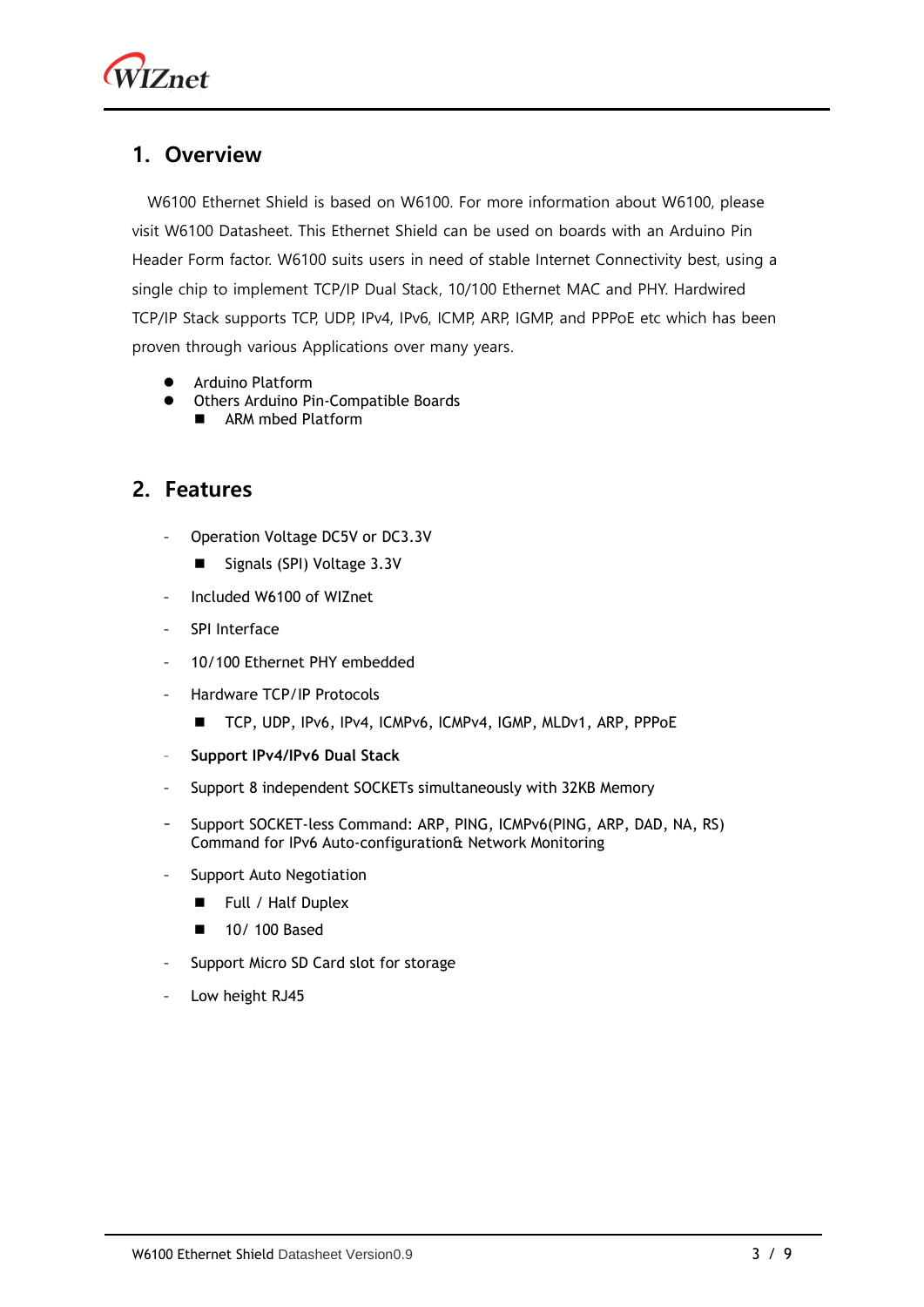

## <span id="page-3-0"></span>**3. Hardware Specification**

#### <span id="page-3-1"></span>**3.1. Call-out & Pin-out**



**Figure 1. W6100 Ethernet Shield Call-out**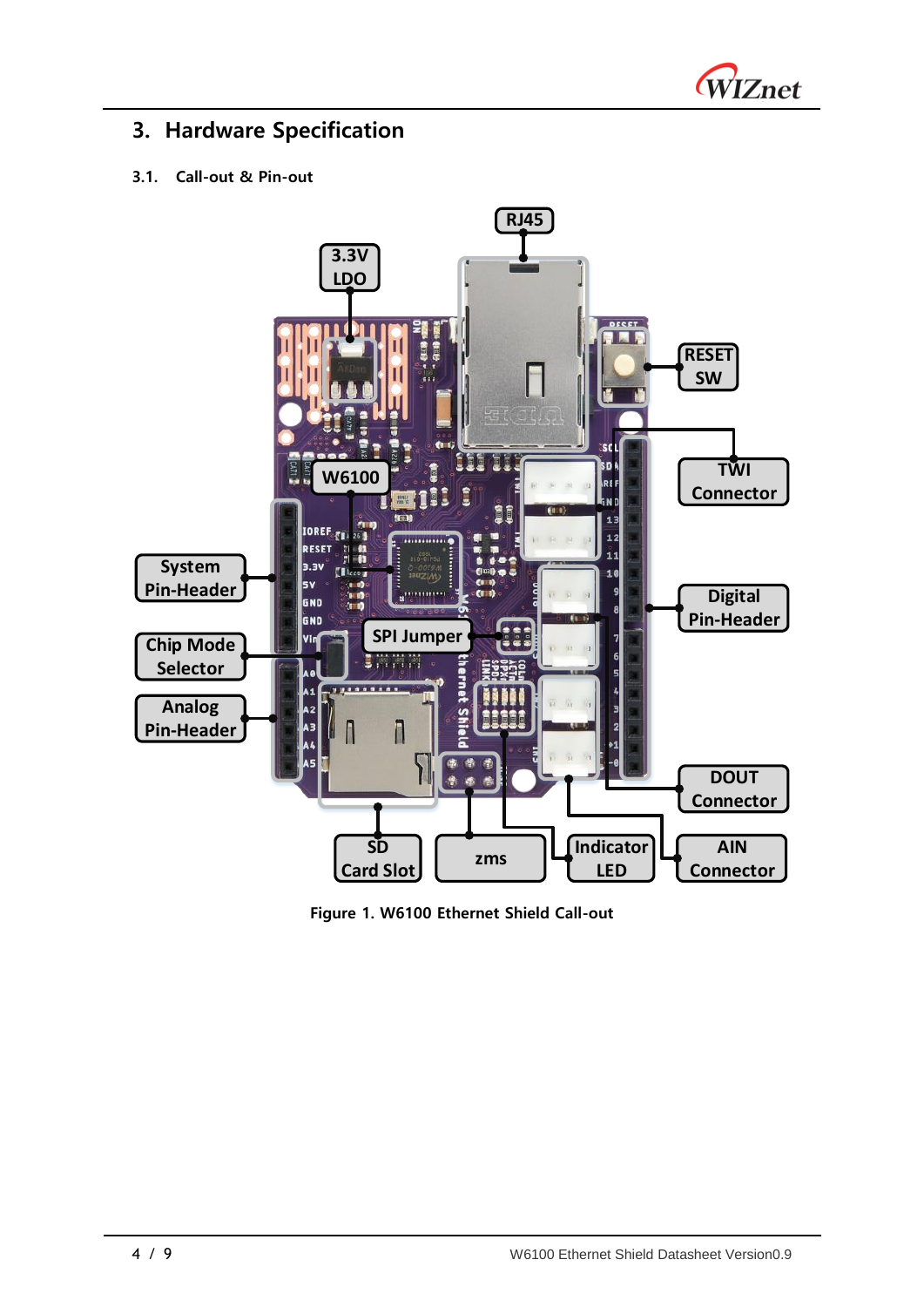



**Figure 2. W6100 Ethernet Shield Pin-out**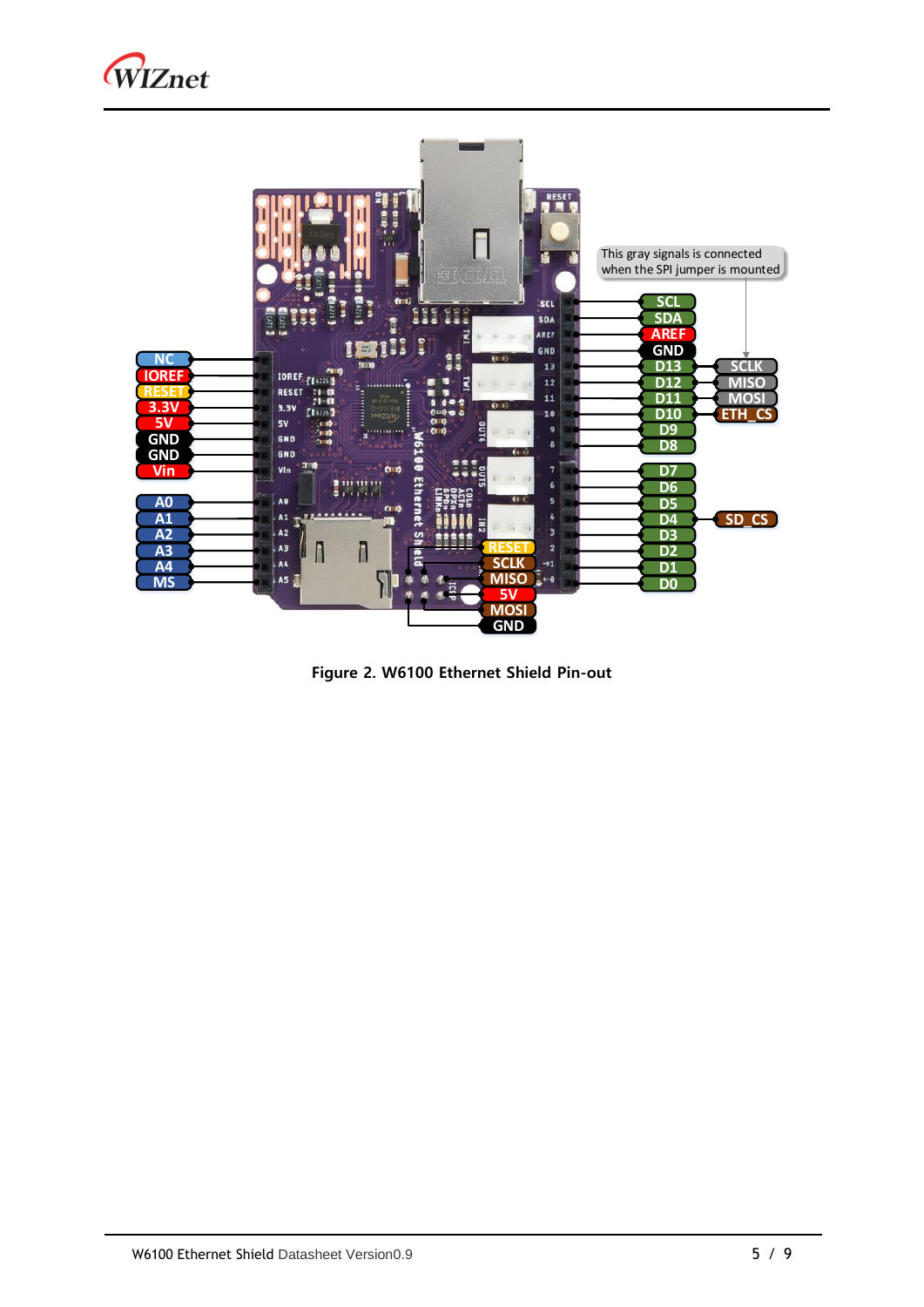



**Figure 3. W6100 MKR-Ethernet Shield Call-out & Pin-out**

## <span id="page-5-0"></span>**4. Board Configuration**

#### <span id="page-5-1"></span>**4.1. Chip Mode Selector**

- Short: SPI frame is W6100 mode (**default**)
- Open: SPI frame is W5500 mode

#### <span id="page-5-2"></span>**4.2. SPI Jumper (Only W6100 Ethernet Shield)**

- Mount: SPI signals is connected to D11(MOSI), D12(MISO), D13(SCLK) and ICSP connector. (**default**)
- Not mount: SPI signals is connected to only ICSP connector.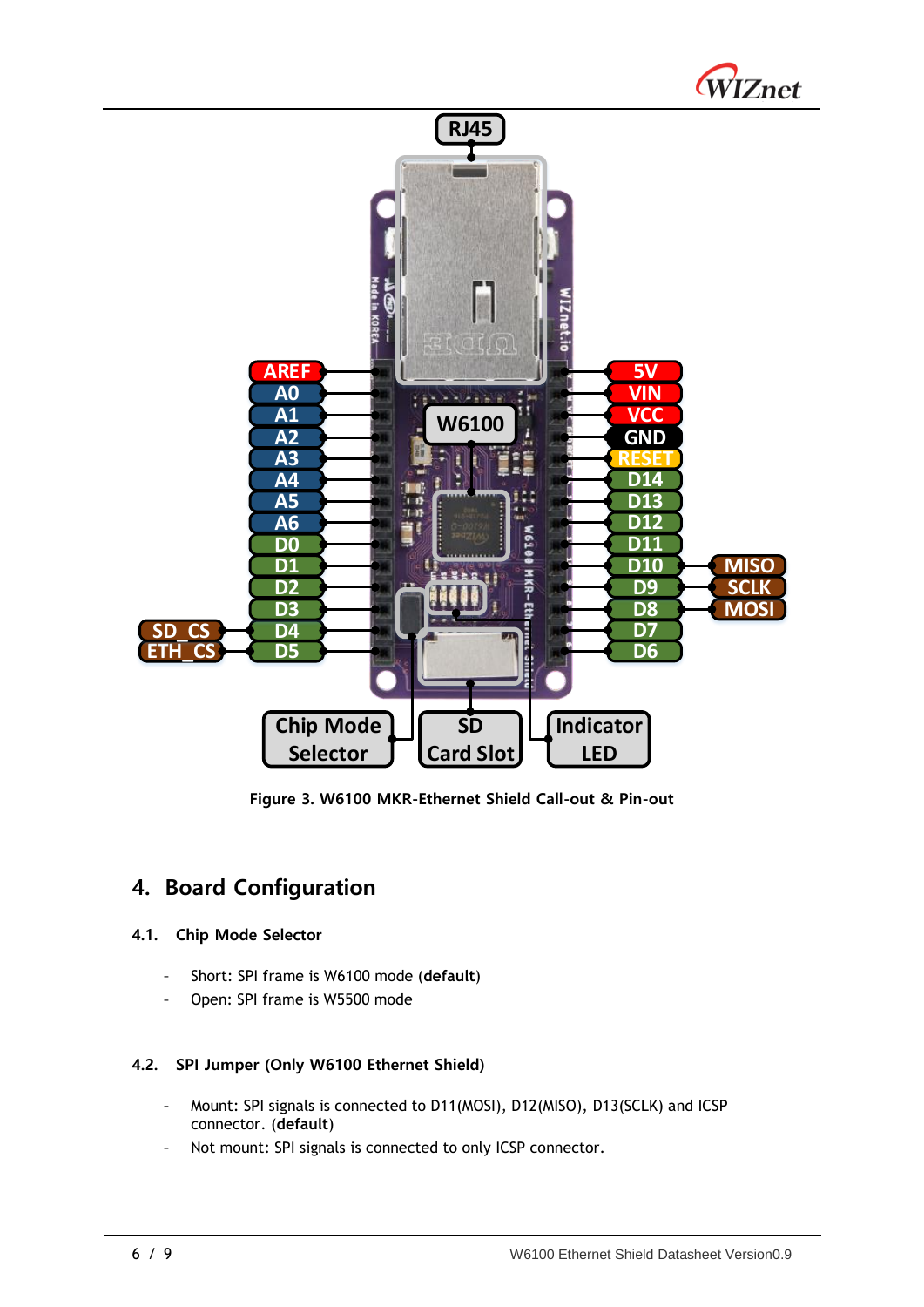

## <span id="page-6-0"></span>**5. Technical Reference**

#### <span id="page-6-1"></span>**5.1. W6100S Datasheet**

- <http://wizwiki.net/wiki/doku.php?id=products:w6100:start>

#### <span id="page-6-2"></span>**5.2. Hardware data (Schematic, Part list, Gerber)**

- W6100 Ethernet Shield
	- https://github.com/Wiznet/Hardware-Files-of-WIZnet/tree/master/08\_OSHW/W5100S%20Ethernet%20Shiel
- W6100 MKR-Ethernet Shield
	- ◼ [https://github.com/Wiznet/Hardware-Files-of-](https://github.com/Wiznet/Hardware-Files-of-WIZnet/tree/master/08_OSHW/W6100%20MKR-Ethernet%20Shield)[WIZnet/tree/master/08\\_OSHW/W6100%20MKR-Ethernet%20Shield](https://github.com/Wiznet/Hardware-Files-of-WIZnet/tree/master/08_OSHW/W6100%20MKR-Ethernet%20Shield)

#### <span id="page-6-3"></span>**5.3. Dimension**



**Figure 4. W6100 Ethernet Shield Dimension**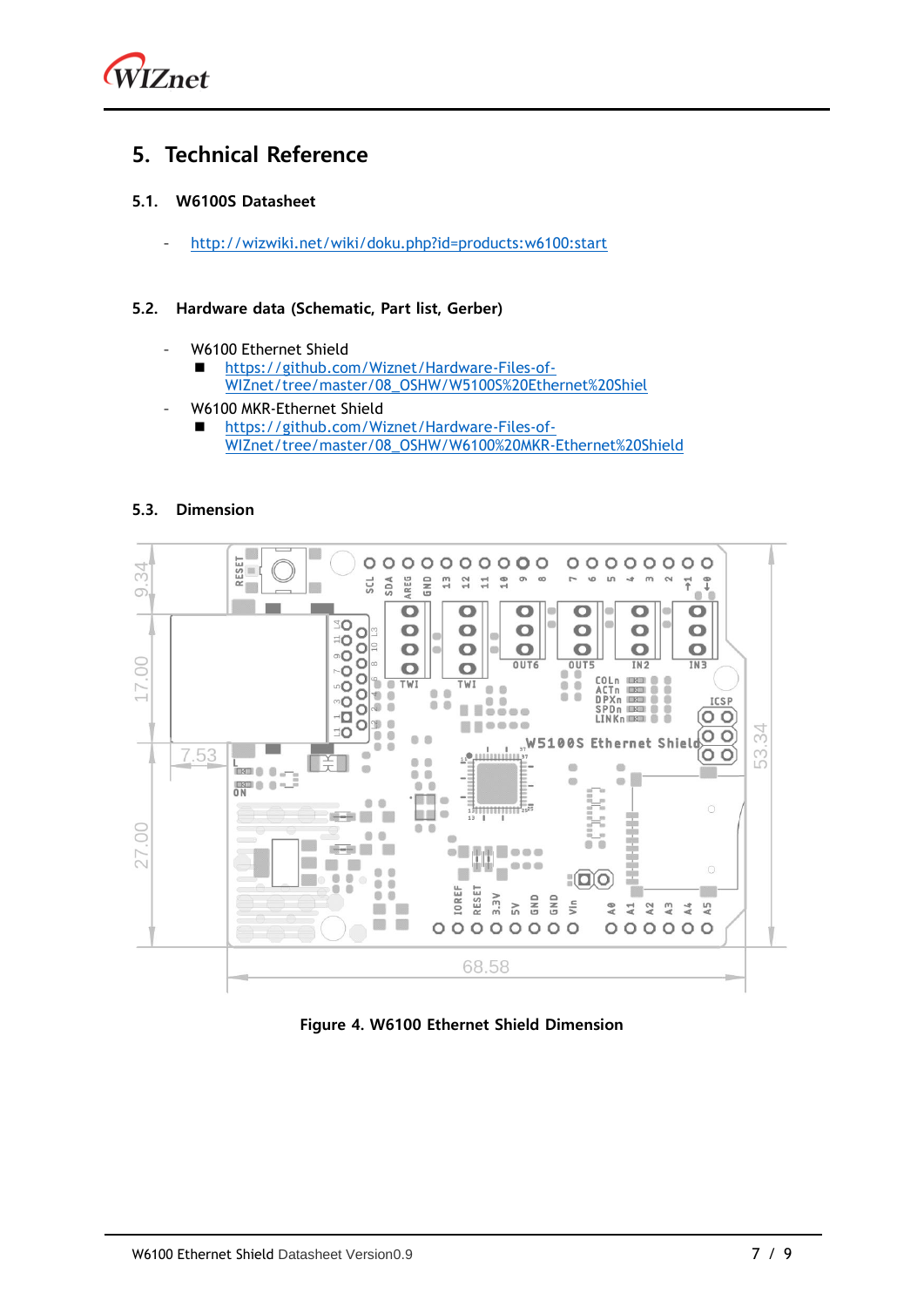



**Figure 5. W6100 MKR-Ethernet Shield Dimension**